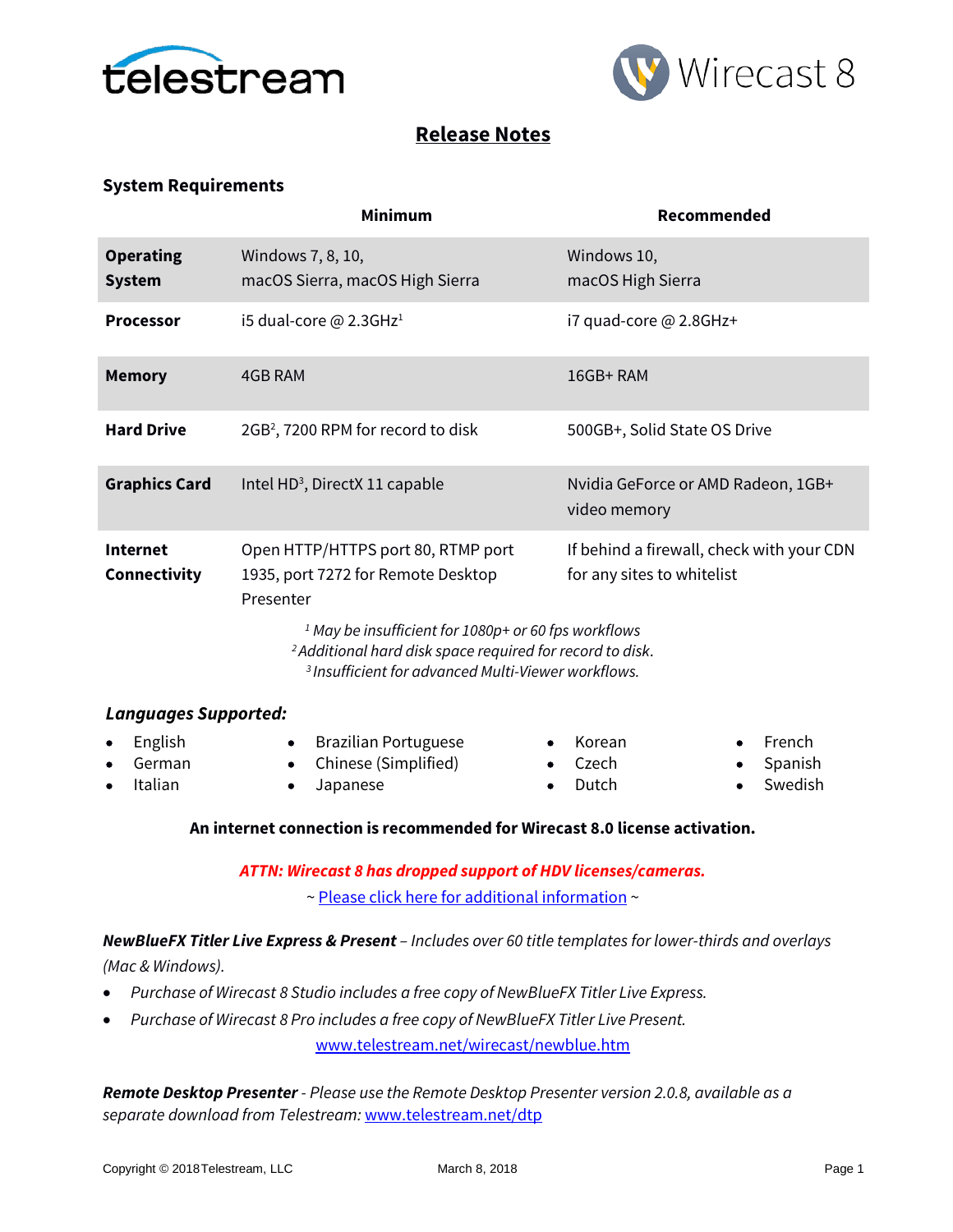



# *Best Practices*

# Minimum Required Upload Speed:

- It is recommended that an upload speed rate of at least double the selected video bitrate be available, especially for a total target bit-rate of 10Mbps (Megabits per second) or less, or when there are multiple outgoing streams.
- Upload speed can be tested at a website such as **TestMy.net/upload**.
- Additional tasks that can consume upload bandwidth on the network should also be considered when determining how much of the available upload bandwidth can be allocated towards streaming.

### **Rendezvous**

Wirecast Rendezvous uses WebRTC technology that can be very resource intensive. For the best experience, we suggest considering the following table when choosing hardware:

|                        | Studio (2 guests + 1 host) | Pro $(7 \text{ quests + 1 host)}$ |
|------------------------|----------------------------|-----------------------------------|
| Bandwidth <sup>4</sup> | Add 4 Mbps                 | Add $5+$ Mbps <sup>5</sup>        |
| Processor <sup>4</sup> | $i5$ quad-core $6$         | i7 quad-core <sup>6</sup>         |

 *Based on a single simultaneous stream of 720p30 x264 @ 4.0Mbps. Bandwidth per guest will scale downwards as more are added to maintain reliability. Minimum recommended processor with example stream4 . More demanding workflows may require a more capable CPU.*

## ISO Recording:

- Solid State Drive or fast RAID array recommended for ISO Recording and Replay functionality.
- Actual data rates will vary depending on quality level selected for ProRes (Mac) or MJPEG recording (Windows), as well as the resolution and frame rate selected.
	- o For Mac ProRes recording please refer t[o Apple's ProRes data rate specifications.](https://documentation.apple.com/en/finalcutpro/professionalformatsandworkflows/index.html)?
	- o Windows MJPEG Best Quality Guidelines (Megabytes per second):
		- *1080i and 1080p 29.97 and 30 FPS, MJPEG Best Quality* ~25MB/sec
		- *1080p 60 FPS, MJPEG Best Quality* ~50 MB/sec
		- *720p 59.94 and 60 FPS, MJPEG Best Quality* ~20 MB/sec
- Total expected data rate should be compared to available disk write speed to ensure adequate disk throughput.

*Failure to ensure the available disk write speed is greater than the highest expected total data rate may result in frames being dropped from recordings (ISO, Replay, and Record-to-Disk).*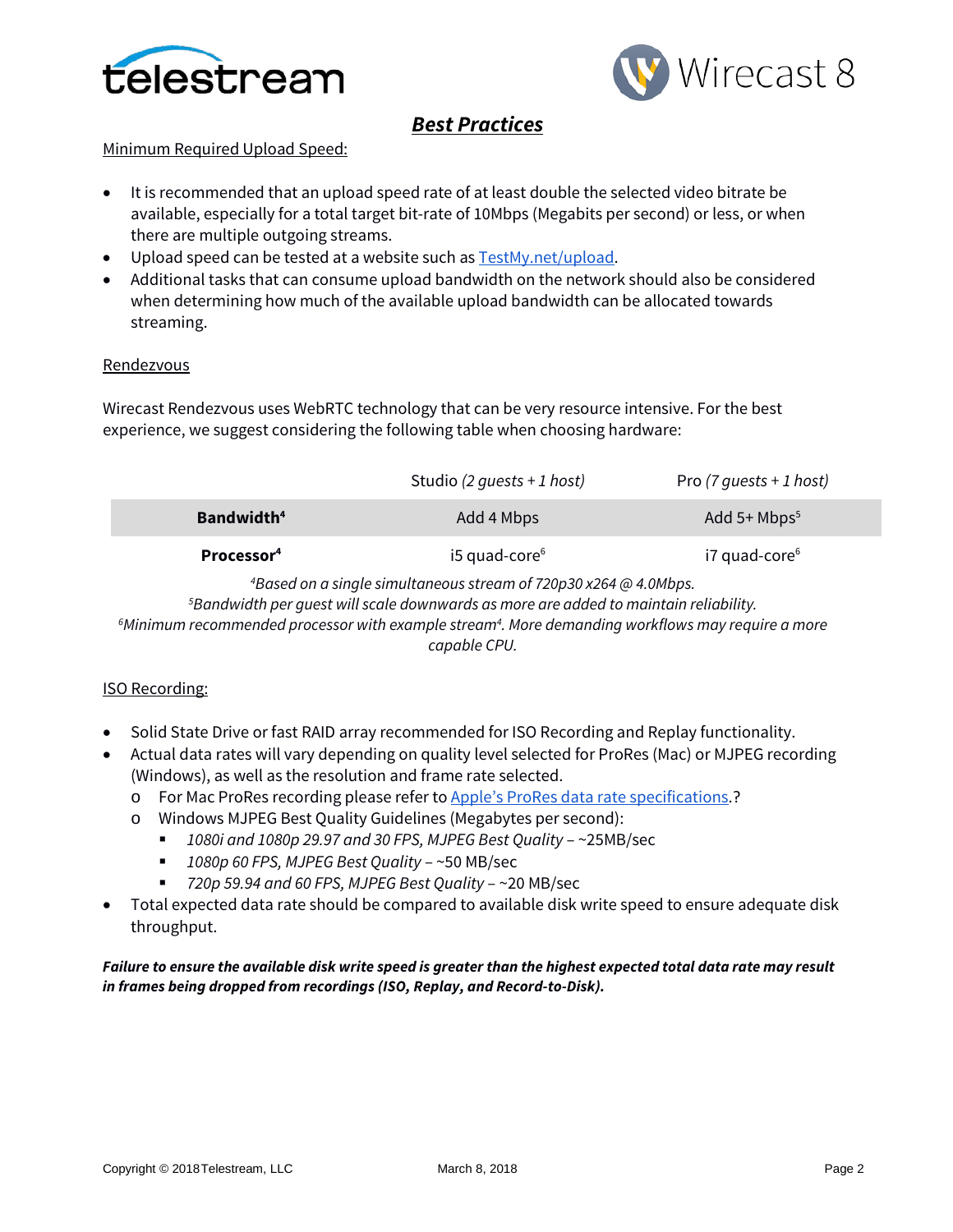



# **Best Practices (cont.)**

### Hardware accelerated encoding requirements:

- Intel Quick Sync Video encoding requires an Intel CPU with an Intel® QuickSync Video core[.](http://ark.intel.com/search/advanced?QuickSyncVideo=true&MarketSegment=DT) [List of Intel CPUs supporting QuickSync](http://ark.intel.com/search/advanced?QuickSyncVideo=true&MarketSegment=DT)
- NVIDIA NVENC encoding requires an NVidia GPU with Kepler architecture or newer[.](https://developer.nvidia.com/nvidia-video-codec-sdk) [NVIDIA only maintains a general list of supported GPUs](https://developer.nvidia.com/nvidia-video-codec-sdk)
- Apple Hardware Accelerated H.264 encoding requires a Mac with an integrated Intel GPU\*. *\*This may change in the future, as the Apple API decides what hardware acceleration method is to be used. At the time of this writing, only Quick Sync via an Intel GPU is supported.*

### High frame-rate streaming (60fps):

- High frame-rate streaming will result in increased CPU usage and a require a higher bit rate (4Mbps or higher) for a quality encode.
- Simply switching to a higher frame-rate without ensuring the CPU and bitrate are sufficient may result in a lower quality encode.

### CPU Usage:

- Consider lowering your canvas frame rate and/or streaming resolution to lower CPU usage.
- Maintained system CPU usage greater than 60% will increase the likelihood of dropped frames.

*(End of Page)*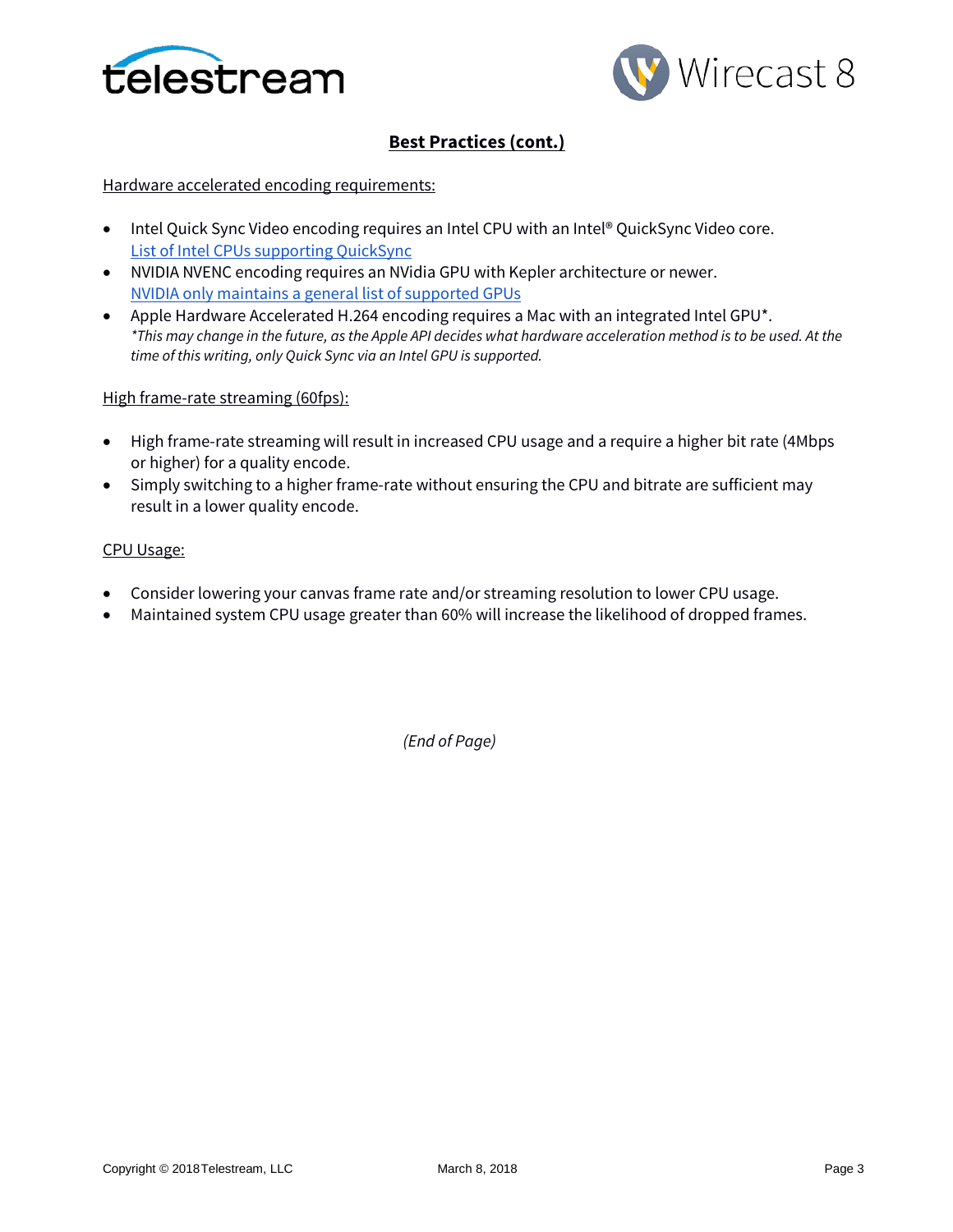



# **8.3 – New Features**

- **NEW –** RTMPS support for Facebook Live
- **NEW –** Improved layout for Rendezvous guests
- **NEW –** Implemented the ability to send video output to Rendezvous users

# **8.3 – Fixes and Improvements**

- Fixed numerous issues with Blackmagic audio dropping or a/v sync problems, especially during extended broadcasts
- Added a custom image import option to Shot Layer Mattes drop-down menu
- Added a link to the forum in the Controllers section of the Preferences
- Disabled the ability to set strict CBR for Apple h264 as it has no effect
- Enable RTMPS support for Facebook destination
- Enabled using the circle center-point to move assets in Preview
- Improved Master/Go button for APC40ii and Launchpad controllers
- Improved transition representation for APC40ii and Launchpad controllers
- Round input values in Video Properties to 1 decimal place instead of whole integers
- Show active audio channel lights for APC40ii and Launchpad controllers
- Disabled 'Open Output Settings' menu item when no documents are open
- Disabled right clicking when picking chroma key color
- Disabled the ability to delete a shot while it is being dragged on Windows that caused a crash
- Disabled the Facebook 'Refresh' button while a refresh network operation is in progress
- Fixed a 1pixel bar that was present on Top/Left sides of outputs
- Fixed a CPU spike that occurred when changing the audio track in the Facebook output settings
- Fixed a crash on macOS that would occur intermittently when adding a screen capture and changing the source type to 'Game'
- Fixed a crash that would occur with certain transitions when transitioning to a blank shot twice in rapid succession
- Fixed a hang that occurred when adding a Bonjour IP Camera source
- Fixed a Mac issue where certain transitions would cause a rendering bug when used before other transitions
- Fixed a macOS High Sierra issue where the main document UI would transition poorly when restored from a minimized state
- Fixed a Windows issue where the CEF widget settings viewport would increase width/height by 1px on change
- Fixed a Windows issue where the Live/Preview canvas would flicker when opening the Shot Inspector with an active output
- Fixed an exception that was thrown when closing a Wirecast document after changing CoreAudio device input settings in Audio MIDI Setup
- Fixed an incoherent message occasionally thrown at launch when localized in Chinese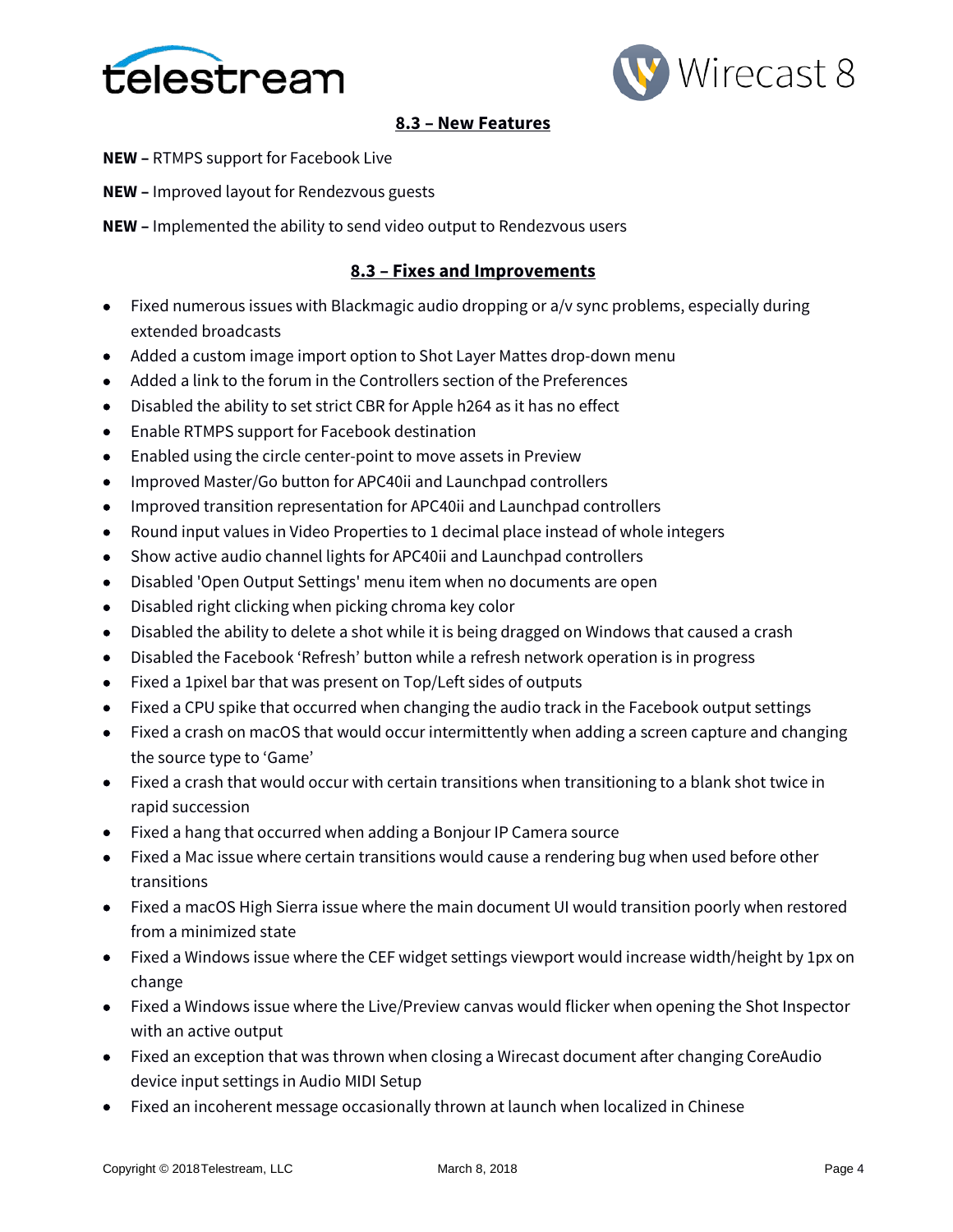



- Fixed an intermittent hang that occurred when stopping an output
- Fixed an issue where multi-viewer output transitions would flash on all layers https://telestreamforum.forumbee.com/t/h4130f
- Fixed an issue where a source would "disappear" from the add source list if the Pretty Name is set to an empty string
- Fixed an issue where playlists would become indefinite after an image was added
- Fixed an issue where replay shots caused preview to flicker when multiple ISO replays were recording
- Fixed an issue where the live shot was not set to 'changed state' when drop shadow is toggled
- Fixed audio cutting out after a guest joins Rendezvous session on Mac
- Fixed audio cutting out when switching shots
- Fixed countdown timer couldn't be set to less than 5 minutes
- Fixed cropped screen capture dimensions become 1x1 when minimized
- Fixed Facebook Scheduled events not showing up for some users
- Fixed incorrect duration for MP4 AAC audio only recordings
- Fixed Live audio shots reset when switching shots in another Master Layer
- Fixed the vertical alignment of the Source Name field in the Image Carousel configuration window
- Localized multiple strings in the Multi-Track Input Mapper
- Optimized copying/pasting manually created sources
- Removed ability to change live icon FPS as it did not work

## **8.2 – New Features**

**NEW –** Added the ability to switch Shots with three supported MIDI Controllers (Akai APCmini, Akai APC40 MKII, Novation Launchpad)

**NEW –** Added the ability to use an iOS device as a camera source on your Local Area Network (LAN) via Wirecast Go 2.1

# **8.2 – Fixes and Improvements**

- Added the ability to create 60 FPS encoder presets for RTP Unicast/Multicast streams
- Added a drop-down option to YouTube destination to list Live, Upcoming, Completed or All events
- Fixed a crash when creating a new document on macOS High Sierra 10.13.2
- Fixed a crash that could occur when adding CEF-based widget sources
- Fixed a problem where some sources were providing black video on Windows 7
- Fixed issues with video quality when scaling the Canvas Size relative to the encoder resolution
- Made improvements to the Preferences to prevent data corruption and crashes
- Fixed stuttering audio when toggling the audio monitor button in the Audio Mixer
- Fixed an issue where certain NDI sources using NDI SDK 3.0 were not working properly
- Fixed Live/Preview Swap not functioning properly for some Title Source layers
- Fixed issues with Rendezvous Shots scaling spontaneously in Live canvas
- Fixed an issue where Chroma Key would cause marquee select to size improperly
- Fixed a crash when closing the Rendezvous Create Session window
- Fixed a crash when saving a document while Output Statistics window is open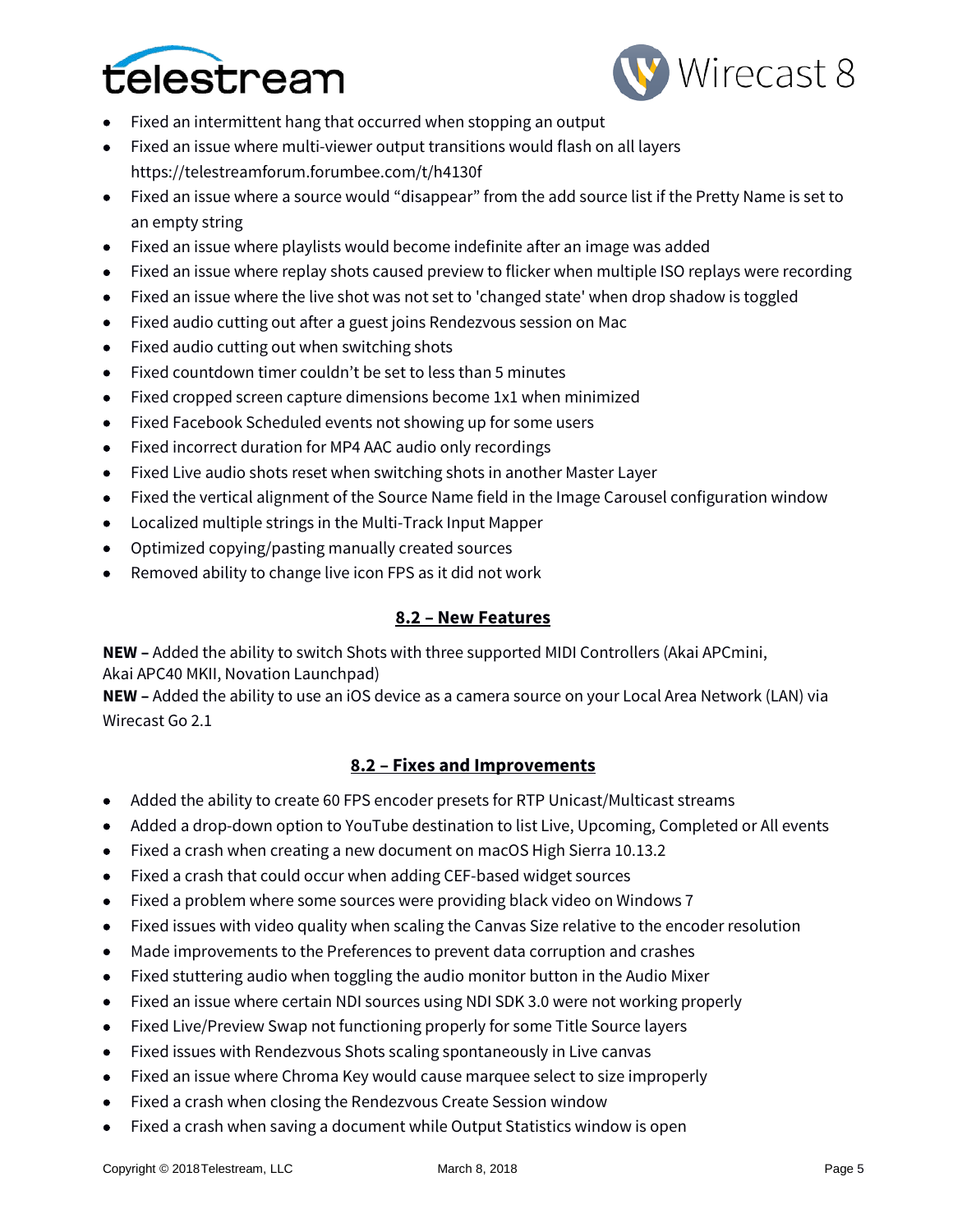



- Fixed a crash when quitting Wirecast from the Welcome window
- Fixed an issue where Web Cam scaling was not preserved when loading a saved document
- Fixed a crash when using Emoji in Rendezvous session names
- Fixed audio distortion when attempting to play 5.1 or 7.1 WMV files. Note that this does not add support for 5.1 and 7.1 audio for WMV, it simply fixes the distortion.
- Fixed PSD files causing the Live canvas to flickers
- Fixed a crash when selecting a pixel format for Blackmagic capture devices
- Fixed a hang when stopping RTMP streams
- Fixed abnormally poor quality issues with Apple H.264 Hardware encoder when using CBR
- Fixed inability to save report using Support Assistant
- Fixed a hang when switching between YouTube events too quickly in the Output Settings
- No longer open Rendezvous Dashboard when Wirecast is re-launched
- Fixed issue with Rendezvous Dashboard window not minimizing properly on Windows
- Fixed inactive audio effects becoming active again when sending Shot live again
- Consolidate Wirecast's preferences, destination and miscellaneous system files into a single Wirecast folder

# **8.1.1 – Fixes and Improvements**

- Fixed a crash that could occur when adding sources that rely on Chromium Embedded Framework (ex. Text, Clock, Image Carousel)
- Fixed an issue causing problems connecting to certain NDI capture sources compiled against the latest NewTek NDI® SDK
- Fixed an issue causing Rendezvous source scaling to change relative to the participant's available Network Bandwidth
- Fixed a crash when creating a new document on macOS High Sierra 10.13.2 Beta

## **8.1 - New Features**

**NEW –** Vimeo LIVE destination

**NEW –** Added the ability to duplicate Shot Layers via Copy and Paste within an existing Shot or as a new Shot

**NEW –** Added the ability to snap Shot Layers to the edges and center lines of other Shot Layers

**NEW –** Support for 1080p streaming to Facebook Live

**NEW –** Facebook Live accounts who have been given "Can Post" permissions on another account can now stream to the primary account's Events and Groups

- **NEW –** Support for Adobe Photoshop PSD image files
- **NEW –** Added the ability to manually refresh Shot icons by right-click → Refresh Shot Icon
- **NEW –** Now able to map Clear Layer shots to a Keyboard Shortcut for Transitioning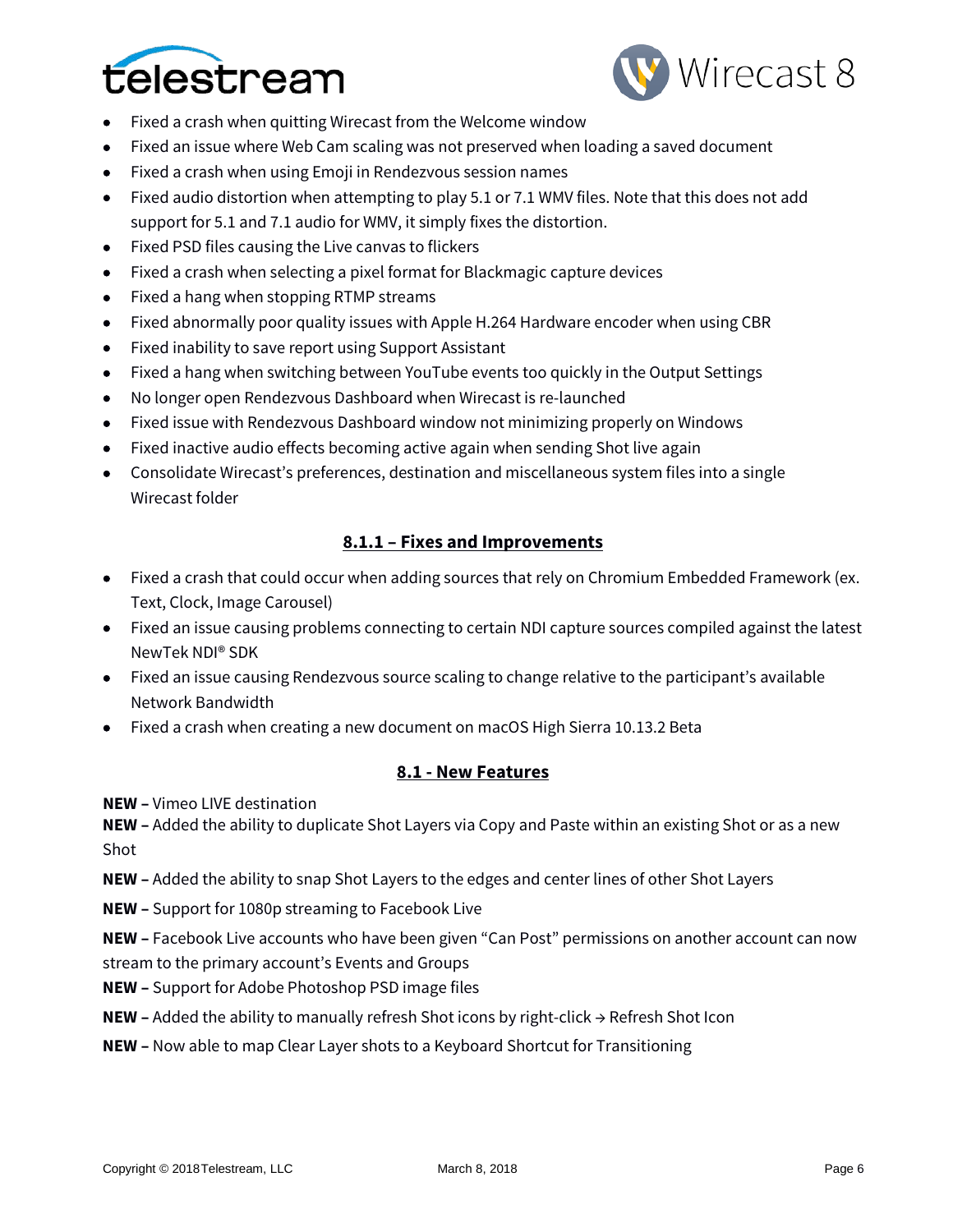



# **8.1 – Fixes and Improvements**

- Fixed an issue that could cause video to stop encoding properly while live streaming
- Fixed an issue where Rendezvous host could lose audio input after a peer joined their session
- Fixed an issue where creating Replay Shots could cause the video in Preview/Live to stutter briefly
- Fixed a bug that could cause Record to Disk outputs to go out of sync while streaming at the same time
- Fixed an issue where the color picker could stop working properly in the Widget sources
- Fixed random crashes when using WebStream IP camera sources
- Fixed a random crash that could occur when outputting via NDI
- Fixed Replay recordings not scaling to fit canvas automatically when creating a new Replay Shot
- Fixed channel selection not working properly in the Audio Mixer
- Fixed inability to use Monitor Capture across two separate video adapters
- Fixed an issue where setting Canvas Size to 720x480 would result in bad video encoding
- Fixed a bug where Playlists would always transition their sources using Smooth when the Playlist was on the first Master Layer
- Fixed bad audio when playing back HE-AAC audio files
- Fixed a bug causing live media file playback to restart when stopping stream outputs
- Fixed a bug that caused bad QuickSync outputs when used in conjunction with other encoders
- Fixed long startup times when launching Wirecast without an internet connection
- Fixed Virtual Microphone not being uninstalled when upgrading Wirecast from an older version to a newer version
- Fixed a hang when moving a window around while a modal dialog was opened
- Fixed second transition drop-down being stuck on Smooth transitions
- Fixed certain transitions not working correctly across multiple Master Layers
- Fixed an indefinite hang when closing the Multi-viewer
- Fixed a crash when adding an ISO Shot with hotkeys
- Fixed Shot Layer position not reflecting changes made when nudging a Layer with the arrow keys
- Fixed a hang when attempting to reconnect to an NDI source that has been disconnected
- Fixed text entry field very small on macOS High Sierra
- Fixed Chroma Key settings not displaying properly in the UI after loading a saved document
- Fixed a random crash when creating a Keyboard Shortcut
- Fixed certain input fields not working properly with Copy/Paste/Select-All shortcuts
- Fixed a hang that could occur when putting the computer into Sleep mode while a Playlist Shot was looping media files
- Numerous Localization string fixes
- Added the ability to add a hex color value directly to Widget sources (i.e. Text, Solid Color)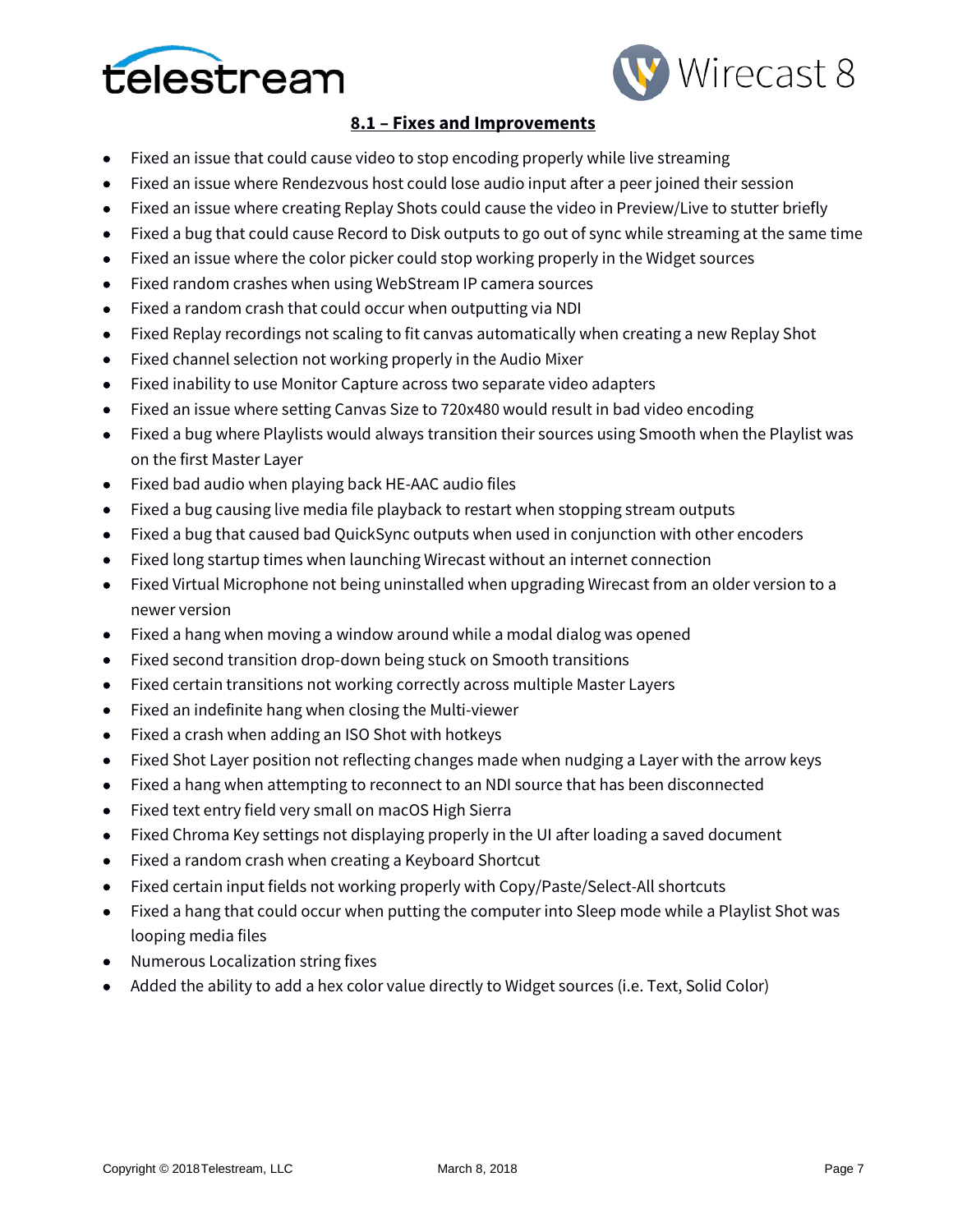



# **8.0 - New Features**

**NEW -** Wirecast Rendezvous | Multi-site production with remote guests

- Easily bring in remote guests without additional hardware or software for the guest
- Send them a link and they can join on a smart device or Chrome/Firefox browser
- Add up to 2 guests in Studio, 7 guests in PRO (Note: Subject to available bandwidth)
- Screen share and Tally lights
- Companion iOS app (Wirecast Go) for mobile guests

### **NEW -** Completely new rendering engine

- Huge performance increases
- (WIN) Upgrade to Direct 3D 11
- Added Z-rotation
- Resize, rotate, and crop handles directly in the Preview Window.
- Asset Snap-to-grid, Guidelines, and Centering.
- Add Reflection and/or Drop Shadow to any source.

### **NEW -** Multi-Viewer Output System

- Support for up to 17 slot multi-viewer output (up to 4 in Studio) to any attached display.
- Send different configurations (1x, 2x, 4x, 10x, 17x) to different monitors.

## **NEW -** Multi-Channel Audio Ingest

• Support for up to 16 channels of input via each connected professional audio interface, each NDI source, and/or each capture card input with embedded audio.

## **NEW** - Multi-Track Audio Support **(Pro only)** – up to 8 tracks

- Multi-language streaming.
- Multi-language recordings.
- Isolate audio sources for post-production.
- Behind-the-scenes or other commentary track support.

## **NEW** - Major encoding engine upgrade

- Substantially less system resource usage for most content when encoding with x264.
- Higher quality x264 encoding.
- Tighter bit rate variations when utilizing CBR (constant bit rate).

**NEW** - Automatic color space matrix with options for override

• No more washed out looking sources, Wirecast will auto detect the color space and apply any appropriate conversions to maintain color quality throughout the entire workflow.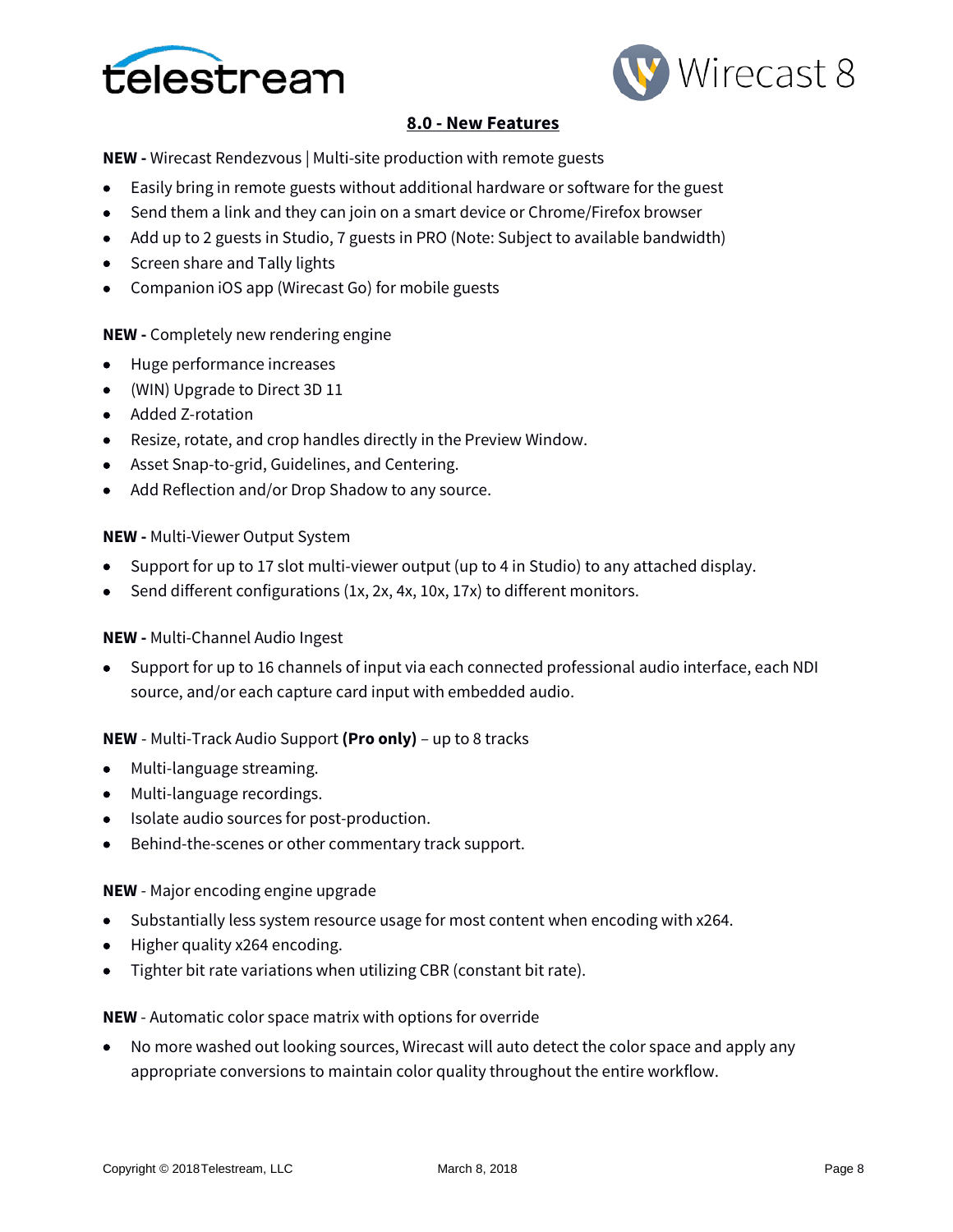



**NEW -** [NewBlue Titler Live 3](https://www.newbluefx.com/products/on-air-graphics/titler-live/) - Complete titling suite with social media titling templates, sports templates, and much more.

- **Overview:**
	- **o** Free live Facebook comments with Titler Live 3:
		- **Express**  *Free with Wirecast 8 Studio purchase*
		- **Present** *Free with Wirecast 8 Pro purchase*
	- **o** Curate and push live comments from any web browser on your network.
	- **o** Animate comments as they fly in or out.
	- **o** Upgrade to **Social** or **Complete** to add Youtube and Twitter.
	- **o** Updated, expanded, and improved Titler Live modules.
- **Versions:**
	- **o Express**  *Free with Wirecast 8 Studio* Includes templates for many common titling needs. Does not include Title Designer.
	- **o Sport** Sports titles and graphics, scoreboards, integration with Sportzcast live scoreboard data sources.
	- **o Social** Display social messages through high-end, animated designs from Twitter, Facebook and Youtube. Even poll your audience in real-time, displaying results graphically.
	- **o Present** *Free with Wirecast 8 Pro* Everything you need to title and produce live shows, events, conferences, church streams, etc.
	- **o Complete** All the above for a complete titling solution for any event.

#### **NEW** - New Transitions

- 23 included live transitions.
- New 'Smooth' transition features allow curve types and animation effects like 'spring'.

#### **NEW -** (WIN) Implement WASAPI Audio Capture

- Reduced audio latency and increased channel support compared to Direct Sound.
- Support for newer WASAPI only multi-channel audio devices.

#### **NEW -** (WIN) Implement ASIO Audio Ingestion

• Support for the industry standard Windows pro audio API.

## **NEW -** (MAC) Added **Syphon** client support for Mac

• Improved quality and performance over macOS native functionality when capturing Syphon enabled apps on macOS (Adobe After effects and Character Animator, Many VJ tools, Unity engine, and many more).

#### **NEW -** New Clock, Timer, and Stopwatch Source

- World clock, time and date functionality all completely customizable.
- Start, stop, and reset with the click of a mouse.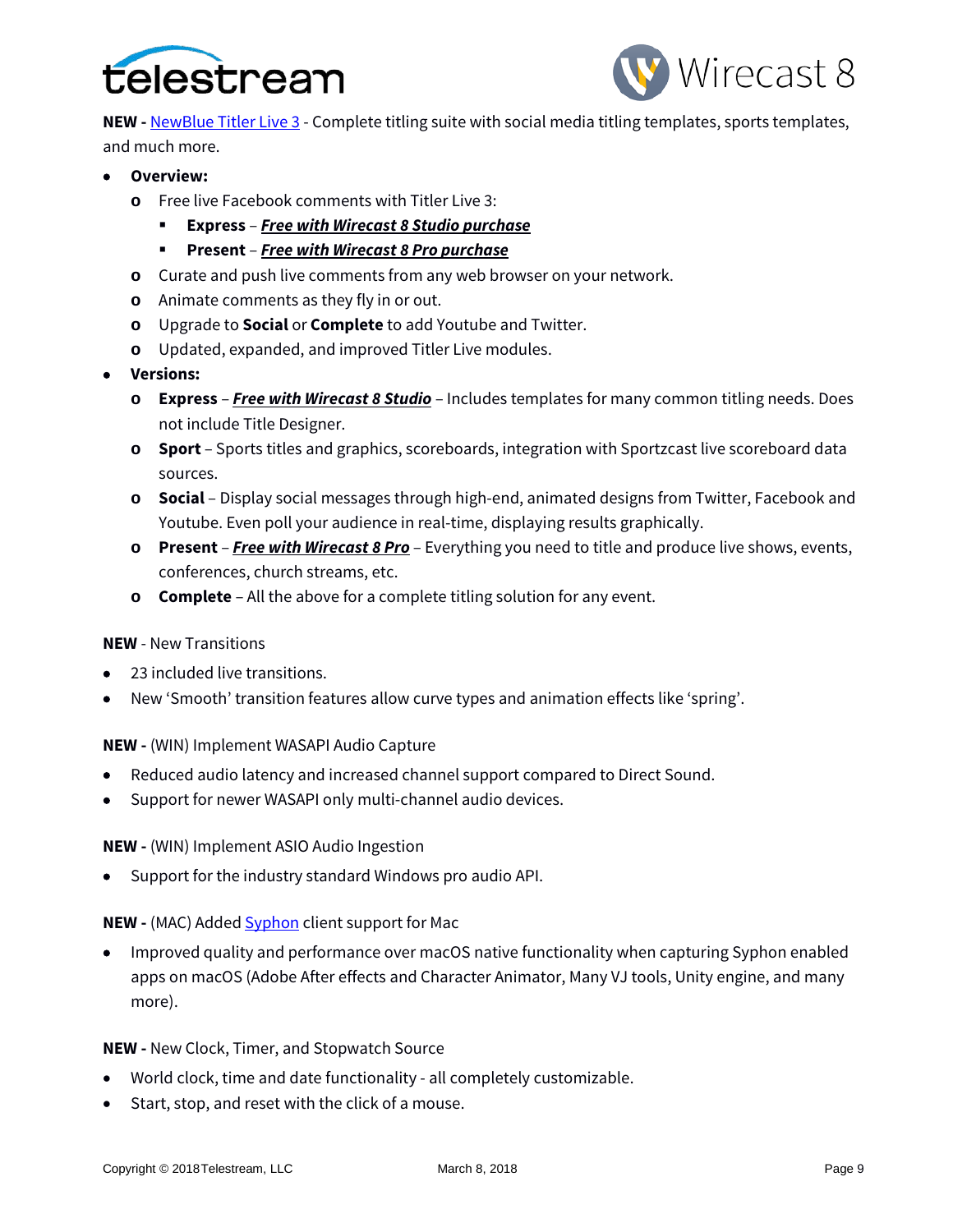



**NEW -** Add option to override automatic format detection in capture cards

• Now you can override the automatic detection system and specify the exact setting you need for your workflow.

**NEW** - De-interlacing hot toggle

• De-interlacing can now be toggled per source in the moment. No need to restart the app.

**NEW -** Add support for .WebM files

• Support for the popular .WebM format when bringing in media files.

**NEW -** Add support for Sony XAVC-S video format

• Support for the popular XAVC-S format used in Sony cameras.

**NEW -** Replay - Option to mute audio during playback

• Now, you can set your replay files to include audio, without having to manually mute each replay clip when used in a live setting with narration. Great for enhancing your post-production workflow.

### **NEW -** Wirecast Go iOS App

- iOS only, updated and improved
- Integrates with Rendezvous natively
- Replaces Wirecast Cam for Lan/Wifi camera use

## **8.0 - Improvements & Fixes**

#### Improvements:

- **IMPROVED -** [Facebook] Logout option to clear security information
- **IMPROVED -** [Facebook] Improve filtering of the With (Sponsor) field to display better results
- **IMPROVED -** [Facebook] Update hyperlinks in Advanced Options to a graphical icon
- **IMPROVED** [Facebook] Highlight first entry in search fields by default
- **IMPROVED -** [Facebook] Improve readability of highlighted text for search fields on Mac
- **IMPROVED -** [Facebook] Improve responsiveness when switching events on Mac in 8.0 builds.
- **IMPROVED -** [Facebook] Add warning dialog to the "Delete Event" button
- **IMPROVED -** [Facebook] Test for stale URLs (i.e. one that cannot be streamed to) when validating Facebook settings
- **IMPROVED -** (WIN) Put cursor at the end of the field when using Enter to accepting a search value
- **IMPROVED -** (WIN) Refactor Virtual Microphone / Camera Installation & Registration
- **IMPROVED -** Add a "Select All" menu item to allow users to select all sources in Preview
- **IMPROVED -** Add a link to download Remote Desktop Presenter from the add sources menu if it isn't installed yet
- **IMPROVED -** Add boxed icon for virtual microphone toggle
- **IMPROVED -** Add Select All and Unselect All buttons to the "Edit Visible Destinations" window.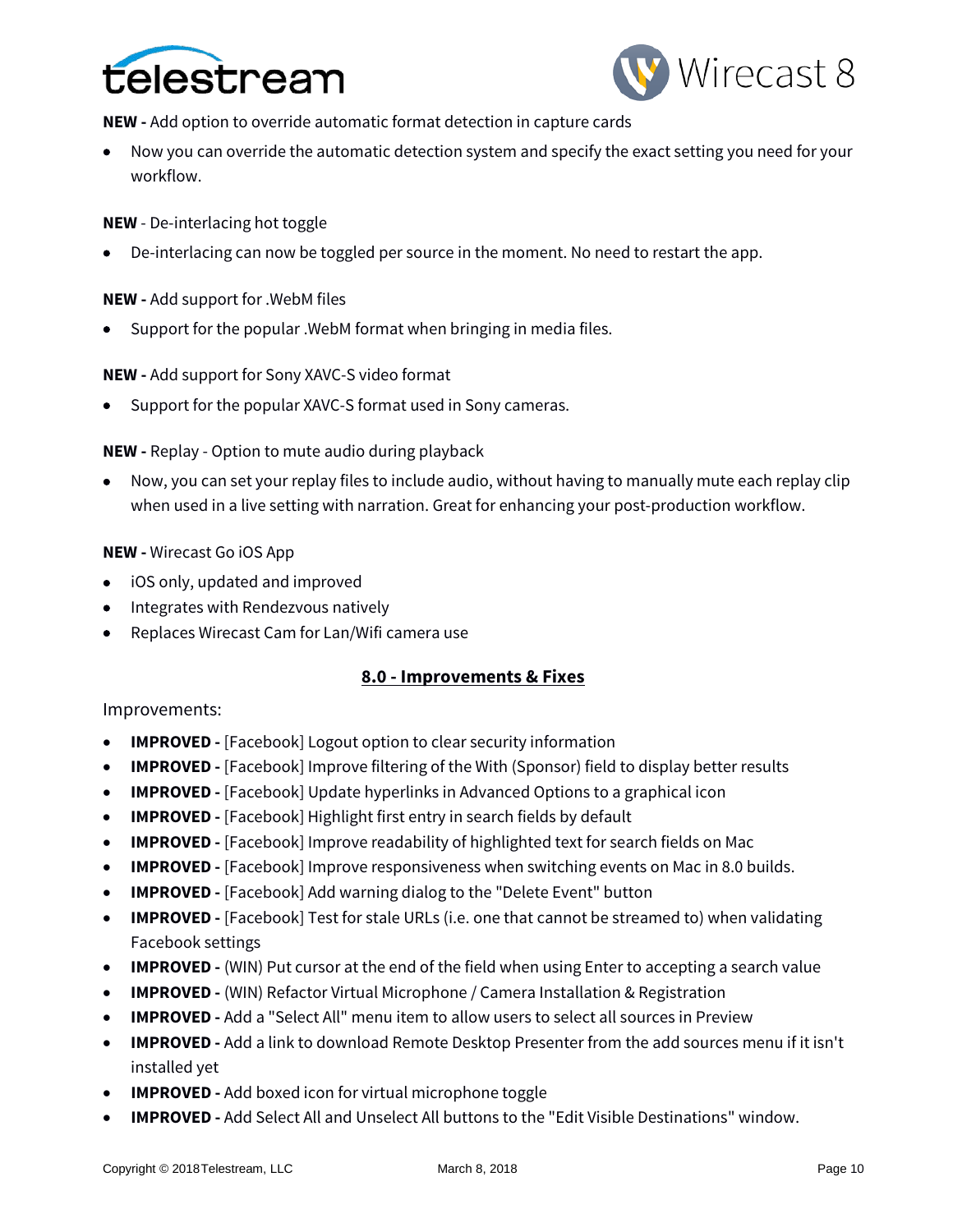



- **IMPROVED -** Add Twitter Source to Plus button in shot inspector
- **IMPROVED -** Allow simultaneous CPU and GPU buffers during output
- **IMPROVED -** Asynchronous media file indexing
- **IMPROVED -** Audio Mixer: Click 'R' to pan to 50R / Click 'L' to pan to 50L
- **IMPROVED -** Change arrow cursor to hand cursor when hovering over the "Click for help..." links in "Facebook Advanced Options"
- **IMPROVED -** Delay the "missing sources" prompt a second or two after opening a document
- **IMPROVED -** Do not include dynamic outputs in the logic that determines the canvas size.
- **IMPROVED -** Double clicking the vertical split bar between the preview and live panels should toggle between a 75% split and a 50% split
- **IMPROVED -** Eliminate 3 second wait when adding new video sources
- **IMPROVED -** Include "http://" by default in Web Display
- **IMPROVED** Increase Default Font Size & Change default color to White
- **IMPROVED -** Make newly added video sources scale to fit by default.
- **IMPROVED -** Optimize video format conversions used in ISO recording
- **IMPROVED -** Organize Add Source Menu
- **IMPROVED -** Periscope Change the "Start Broadcast" menu item to "Go Live"
- **IMPROVED -** Playlists always transitions all layers rather than just the playlist layer.
- **IMPROVED -** Remove Blank Shot that appears with New Document
- **IMPROVED -** Remove Camera Preview window
- **IMPROVED -** Removed Apply button in Capture Card settings as it applies with changes automatically
- **IMPROVED** Request: Relabel the document recovery message
- **IMPROVED** Request: Replace the "Clear Layer" (Blank Shot) icon
- **IMPROVED** Smaller resize range for audio mixer
- **IMPROVED** Support for Viewership when streaming to multiple destinations
- **IMPROVED -** System Audio Capture Should say "Select Audio device: instead of "Audio Settings"
- **IMPROVED -** Take out the padding around the Preview and Master audio meters
- **IMPROVED -** Update Twitch Encoding Settings
- **IMPROVED -** Use the boxed icons from the Mixer in the main UI for Monitor and Mute.
- **IMPROVED -** Users do not need to restart the app for deinterlacing to work

#### Fixes:

- **FIXED -** (HiDPI) Wirecast icon is low resolution
- **FIXED -** (MAC) (High Sierra) Installer text is hard to read
- **FIXED -** (MAC) Application becomes inaccessible if a user attempts to "Authorize" to "YouTube" while offline
- **FIXED -** (MAC) Audio timestamps passed to external display output plugins are broken
- **FIXED -** (MAC) CEF process separation caused some pages to no longer load correctly
- **FIXED -** (MAC) Crash with specific URL's in the "Web Display" widget
- **FIXED -** (MAC) Dragging the main document UI to the minimum size causes Preview and Live to disappear when the shot editor is open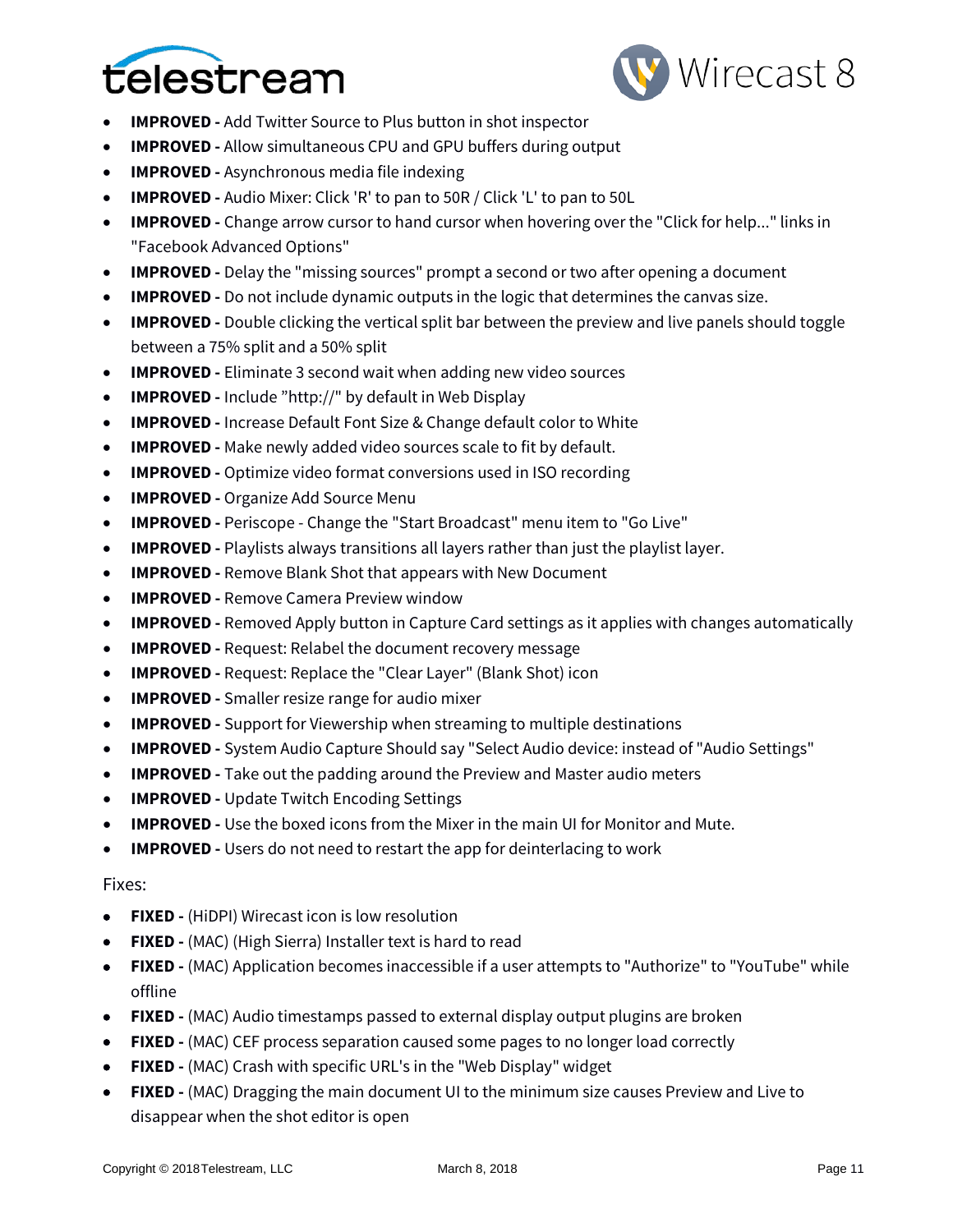



- **FIXED -** (MAC) OpenGL crash when opening a specific document
- **FIXED -** (MAC) Record to disk ProRes Proxy codec records H.264 video
- **FIXED -** (MAC) Wirecast can crash when selecting a font for title text on Mac
- **FIXED -** (MAC)Apple H.264 hardware encoder disappears when in use
- **FIXED -** (Widgets) Black hex color boxes are unreadable in the "New Source Dialog" window for multiple widget sources
- **FIXED -** (WIN) "Drop Shadow" font style does not match other menu options in the "Preview Inspector"
- **FIXED -** (WIN) "Record to Disk Window Media" is cropped off in the "Output Statistics" window
- **FIXED -** (WIN) (NDI) Clicking "Reconnect" button quickly 5 or more times causes Wirecast to hang
- **FIXED -** (WIN) (NDI) Source doesn't always show up in the capture devices
- **FIXED -** (WIN) 32-bit Virtual camera DirectShow filter fails to register
- **FIXED -** (WIN) Authentication error message shows up twice for several destinations
- **FIXED -** (WIN) Colors do not look right and scaling is off when capturing from YCbCr 4:2:0 video sources
- **FIXED -** (WIN) Crash after exiting Wirecast while tearing down DirectShow device
- **FIXED -** (WIN) Cursor does not change to the "pointer" hand when hovering over hyperlinks in Windows
- **FIXED -** (WIN) Damaged resource notification refers to Mac file type in Windows
- **FIXED -** (WIN) DINPro font does not work in Text Widget
- **FIXED -** (WIN) Encoder audio settings should be limited to 192kbps on Windows only
- **FIXED -** (WIN) External Display Output on Windows will sometimes be very pixelated
- **FIXED -** (WIN) Incorrect error message is displayed when attempting to record Program Replay to a read-only folder
- **FIXED -** (WIN) ISO recordings of DirectShow sources do not start until the source is in the canvas (preview or live)
- **FIXED -** (WIN) Mouse Scroll wheel does not work in Asset Manager
- **FIXED -** (WIN) Output settings window not populating Taskbar or Windows Peak
- **FIXED -** (WIN) Preview/Live flickers with GeForce GTX 980M
- **FIXED -** (WIN) Recordings created in VLC are crashing Wirecast
- **FIXED -** (WIN) 'Replay+ISO', 'Replay' and 'Twitter' menu items don't have hotkey shortcut letters underlined
- **FIXED -** (WIN) Scrubbing the scrollbar for the 'Titles' window too fast will cause the application to hang
- **FIXED -** (WIN) Setting YouTube event to a pre-POSIX start date will crash the application
- **FIXED -** (WIN) Starting NDI or Blackmagic output with specific settings will cause crash
- **FIXED -** (WIN) Titles browsing will not depict thumbnails on initial launch of window
- **FIXED -** (WIN) Verify that AVerMedia Live Gamer HD2 GC570 works with Wirecast
- **FIXED -** (WIN) Windows video playback and encoded output on GTX960 is stuttering
- **FIXED -** (WIN) Wirecast installer shows when opening document from explorer
- **FIXED -** (WIN) YUV sources have washed out colors with NVIDIA GPUs
- **FIXED -** [Facebook] (WIN) Reduce jerkiness when switching between scheduling states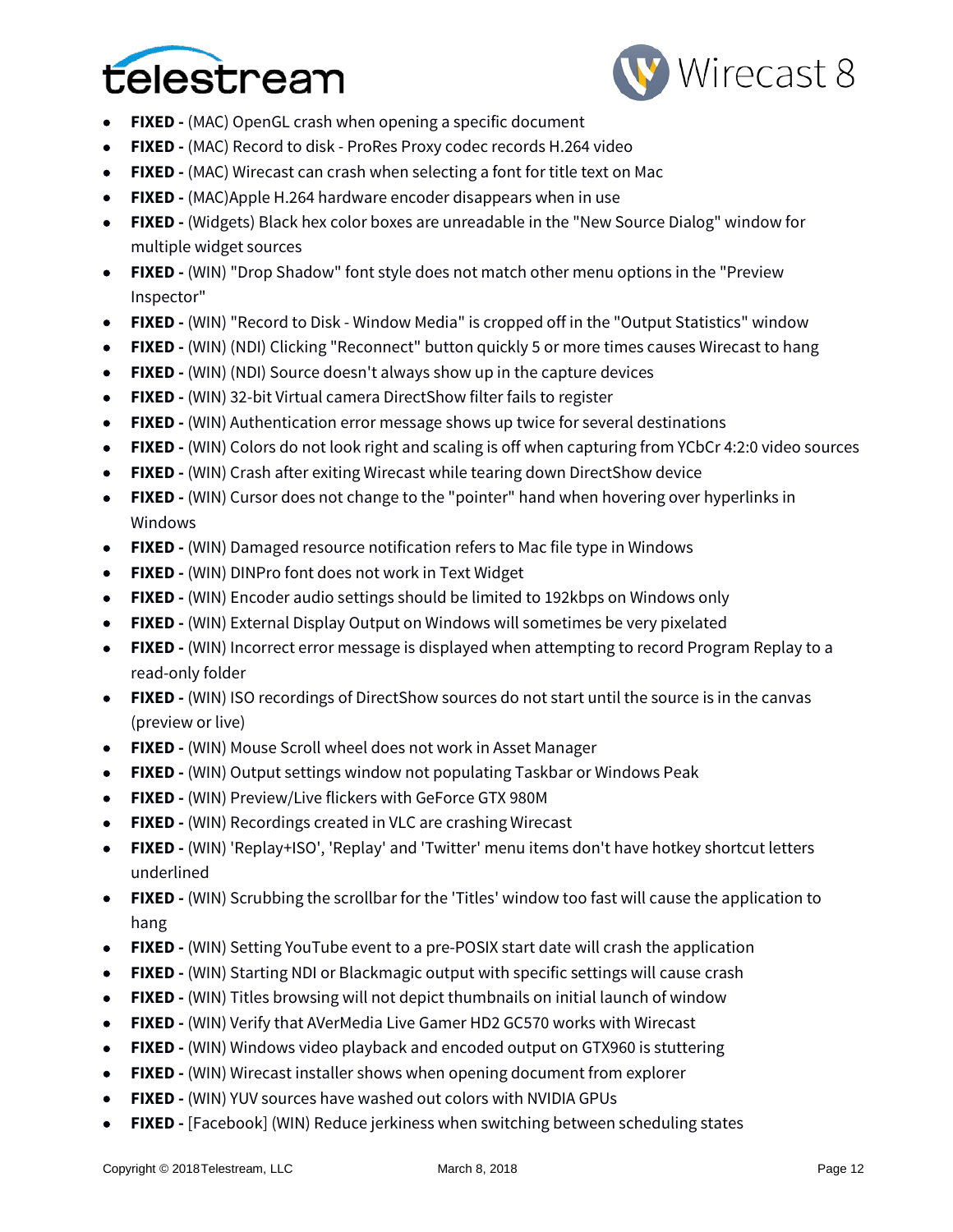



- **FIXED -** [Facebook] authentication page has scroll bars on the bottom and side
- **FIXED -** [Facebook] Progress indicator will not stop if user cancels authentication prematurely
- **FIXED -** [Facebook] refactor destination
- **FIXED -** [Facebook] sponsor setting does not recognize verified page properly
- **FIXED -** [Facebook] Text in the Description Field is a little too far right on Mac
- **FIXED -** [Facebook] Time box is slightly misaligned compared to the Start Date menu
- **FIXED -** [Facebook] Title and Description fields inherit strings from deleted events
- **FIXED -** [Facebook] Unable to Tab from Title field to Description field in Output Settings
- **FIXED -** [Facebook] Users can bypass the Facebook configuration validation by having another destination
- **FIXED -** 1080p Anamorphic setting is not 1440x1080
- **FIXED -** Adding audio filter de-highlights the headphones icon in the audio mixer
- **FIXED -** Audio bitrate settings that are not valid for the encoder are populating the list
- **FIXED -** Audio Effects disappear with playlist shot switching
- **FIXED -** Blackmagic encoder presets causing a crash
- **FIXED -** Changing encoder resolution with Auto Canvas breaks color controls
- **FIXED -** Changing the UI to show program results in black bars
- **FIXED -** Clear Layer can be deleted via Edit menu
- **FIXED -** Corrupted encoding presets could cause documents to fail to open
- **FIXED -** Crash in project with many duplicating titles and playlists
- **FIXED -** Crash when importing an MOV in QuickTime Animation format
- **FIXED -** Crash when switching between Audio FX and/or slider settings within the same slot
- **FIXED -** Cropped DP Shot does not hold settings after closing Wirecast
- **FIXED -** Cropping then moving the image causes resizing
- **FIXED -** Cursor rapidly switches icons during hover after adding a WebStream device to the Shot Bin
- **FIXED -** Default window height does not show the auto-populated shot on the 3rd layer
- **FIXED -** Disable keyboard shortcut for deleting a shot while the shot editor is open
- **FIXED -** Disconnecting secondary monitor while External Display Output is active does not terminate external viewport
- **FIXED -** Display persists through the External Display Output after closing document
- **FIXED -** External Display Obscuring Wirecast on some systems when external display is unplugged
- **FIXED -** External Display Output only available to the first Wirecast document
- **FIXED -** Hang when ending stream while still recording
- **FIXED -** Image shifts slightly whenever the user uses the crop attribute
- **FIXED -** Image Slideshow source does not convert from OBS converter
- **FIXED -** Indefinite hang in the GlobalHotkeyMonitor
- **FIXED -** ISO Segmented and Replay recordings will drop one frame in between segments
- **FIXED -** ISO not creating files Bluefish 444 Epoch 4K Neutron
- **FIXED -** Localization: Japanese: "Channel" is not localized when certain Broadcast Destinations are selected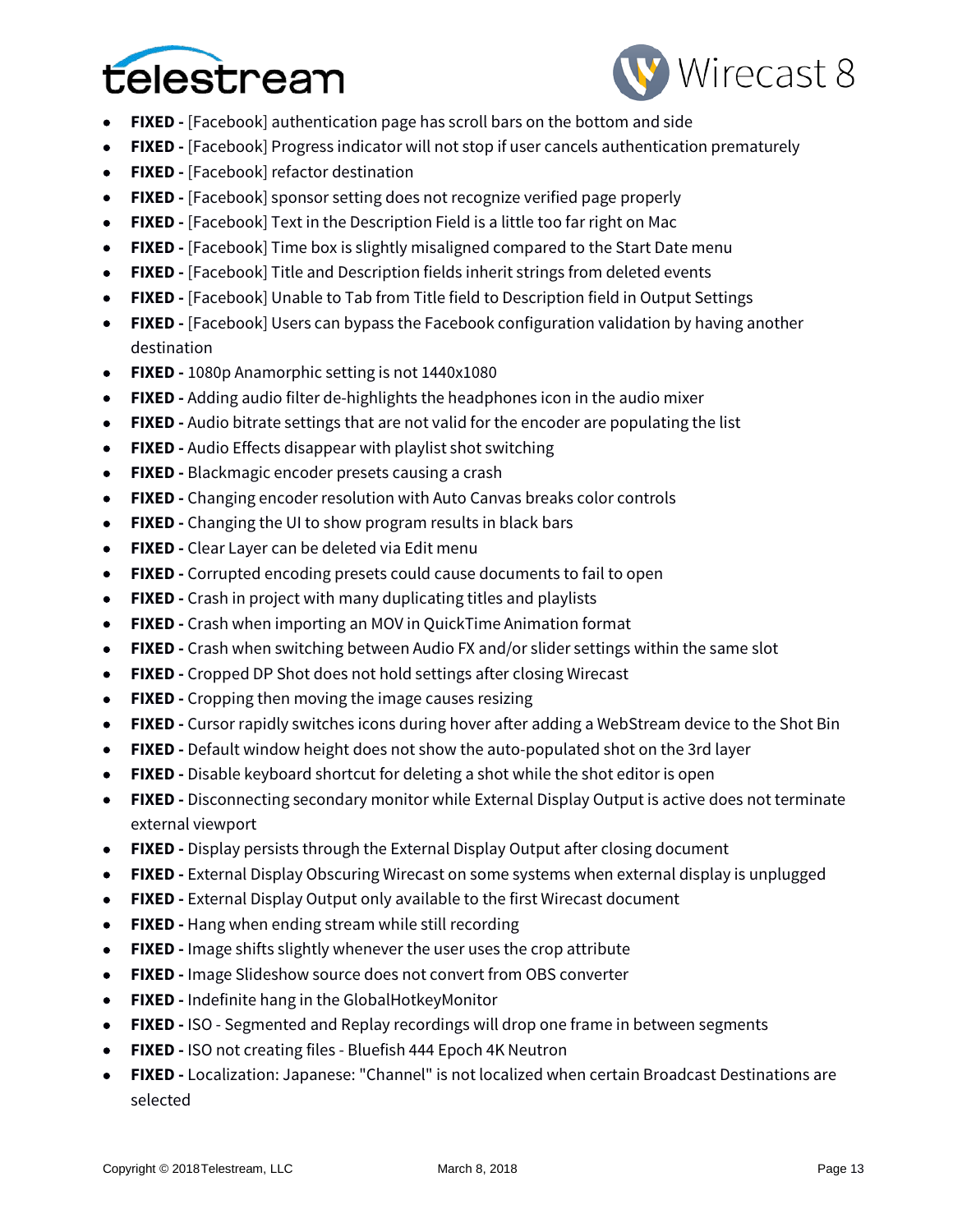



- **FIXED -** Localization: Japanese: "Refresh" does not fit within the associated button in the USB Devices window
- **FIXED -** Localization: Locate missing Asset prompt displays placeholder text
- **FIXED -** Localization: Matte selections in the Configure Visual Effects tab are not localized
- **FIXED -** Localization: Multiple strings are not localized in the Desktop Presenter configuration pane
- **FIXED -** Localization: Select Screen Region text is cut off due to line-wrapping beyond the text box
- **FIXED -** Localization: Text does not display properly in the USB Devices window
- **FIXED -** Localization: Text is cut off on the Configure Cropping tab
- **FIXED -** Localization: The Wirecast Menu is not localized
- **FIXED -** Long audio interface names in audio mixer are being cut off
- **FIXED -** Minimize and maximize buttons react on mouse down rather than mouse up
- **FIXED -** Missing Twitch ingest servers in output settings
- **FIXED -** Multiple error messages generated for incorrect authentication to custom partner destinations
- **FIXED -** Pixelated text in lower third
- **FIXED -** Problems invalidating or updating Playlist Shot UI Tabs after the Playlist Shot is moved to another Master Layer
- **FIXED -** Record to Disk MP4 x264 files have an edit list that excludes almost every frame in the first GOP
- **FIXED -** Remove Hitbox CDN as it no longer exists
- **FIXED -** Replay mark in displays incorrectly within the UI for ISO Recordings
- **FIXED -** Same shortcut won't work if assigned to multiple actions
- **FIXED -** Scoreboard text size is too big
- **FIXED -** Selecting between options on the Source Properties tab causes Video/Audio to stutter with Blackmagic devices
- **FIXED -** Selecting Solid Background under Text Properties Defaults to a Background with 0% Opacity
- **FIXED -** Selecting the currently selected External Display Output causes the output image to disappear
- **FIXED -** Shot-level audio settings affect other shots using the same sources
- **FIXED -** Strict CBR sometimes fluctuates more than it should
- **FIXED -** Support for Blackmagic Production Camera 4K
- **FIXED -** Text Properties Background Color Auto Switching to None
- **FIXED -** Text Properties window contents can be highlight selected
- **FIXED -** Text Tool Clicking on Shadow Attribute Sliders does not apply correctly
- **FIXED -** TextField Undo/Redo doesn't always function
- **FIXED -** The aspect ratio of a text source can become corrupted in certain situations
- **FIXED -** The mix minus and mute state is not being updated between the Audio Mixer and Source Properties
- **FIXED -** There are too many encoding templates to display them all in the Output Settings dialog's Encoding popup menu
- **FIXED -** Tooltip for create replay shot button is "Update Replay Shot"
- **FIXED -** Twitch output configuration is sluggish in the "Output Settings"